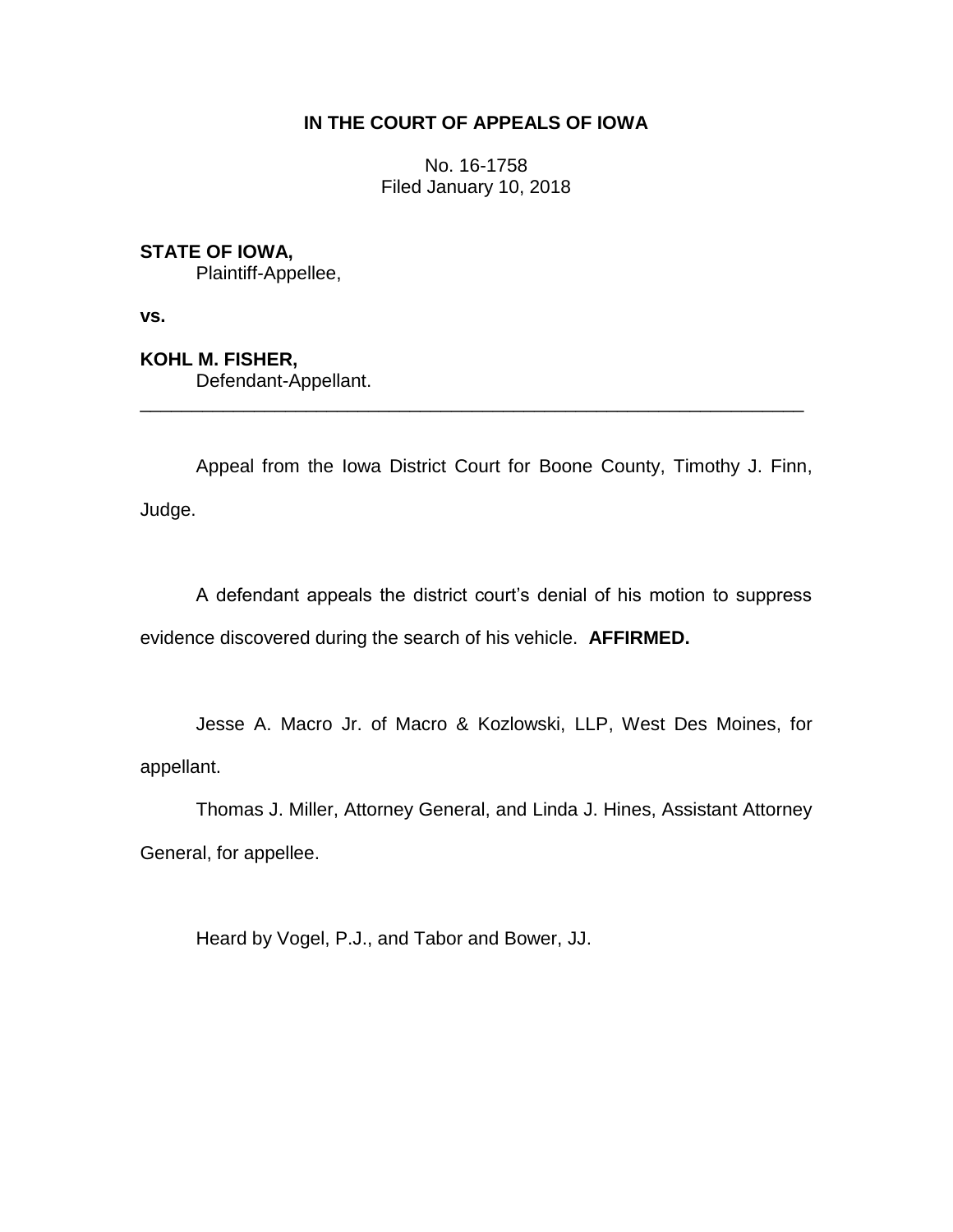## **VOGEL, Presiding Judge.**

Following a jury trial, Kohl Fisher appeals his conviction for conspiracy to manufacture, deliver, or possess with intent to deliver methamphetamine and possession with intent to deliver, in violation of Iowa Code sections 124.401(1)(c)(6) and 124.413 (2016). On appeal, he asserts the district court should have granted his motion to suppress evidence because the search of his vehicle was conducted at the request of his parole officer and violated his constitutional rights. Because we conclude the search was legally conducted under the automobile exception to the warrant requirement, we affirm the district court's denial of Fisher's motion to suppress and affirm his conviction and sentence.

#### **I. Background Facts and Proceedings.**

When he was released from prison in February 2016, Fisher signed a standard parole agreement that provided, in part: "I will submit my person, property, place of residence, vehicle, and personal effects to search at any time, with or without a search warrant, warrant of arrest, or reasonable cause by my parole officer or law enforcement officer." Probation Officer Steve Naeve was assigned to supervise Fisher's parole in April 2016. As part of his parole, Fisher was required to wear a GPS monitoring bracelet. Officer Naeve received notification from Boone police on April 24 that Fisher was potentially suicidal. Officer Naeve met with Fisher that day, and Fisher admitted to having recently used methamphetamine.

In the following weeks, Officer Naeve consulted with Boone Police Investigator Cory Rose. Investigator Rose and Officer Naeve had been told by a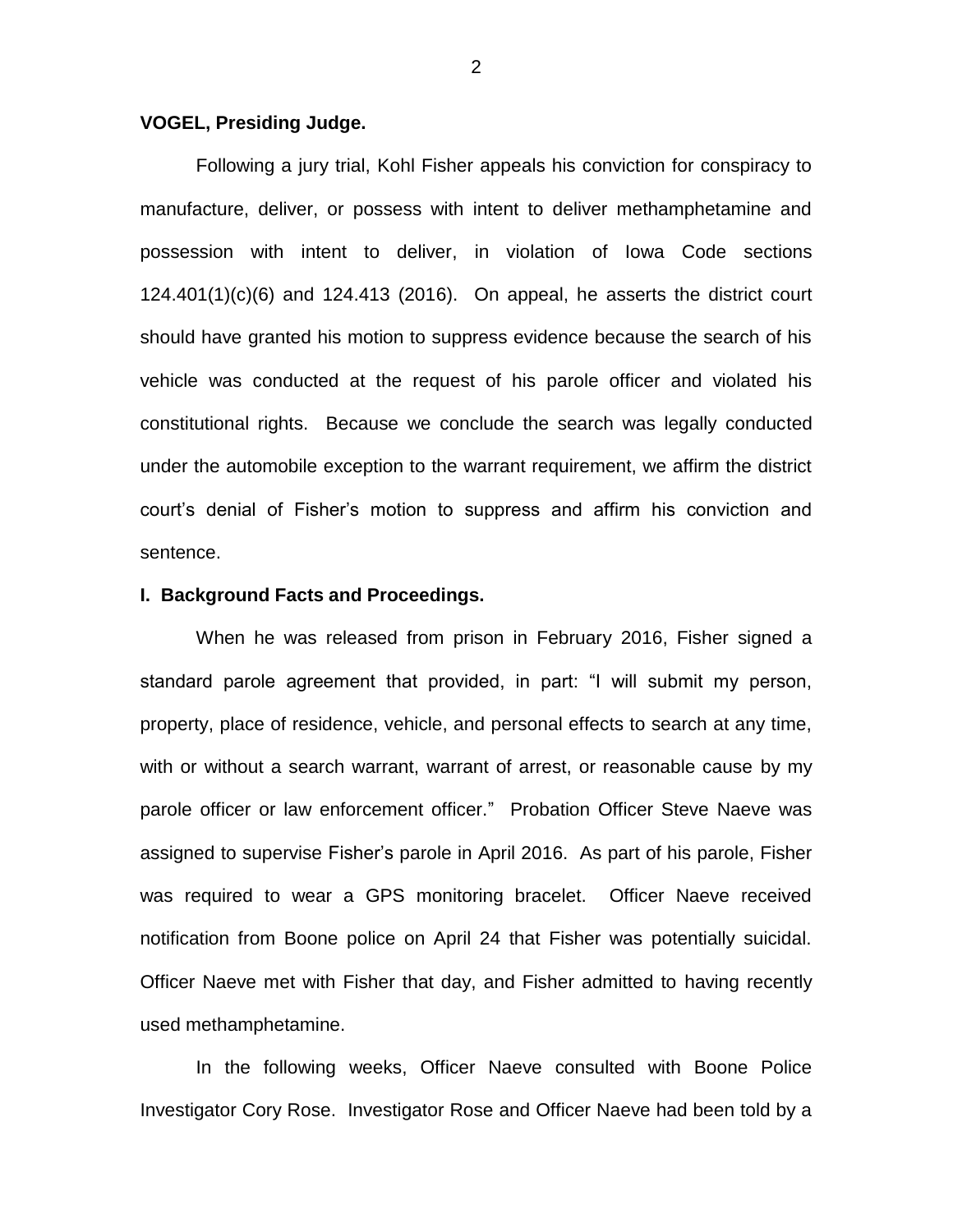trusted confidential informant that Fisher and Fisher's wife were distributing methamphetamine in Boone and were getting supplies of methamphetamine from an individual in Jefferson. Officer Naeve monitored Fisher's movements through the GPS bracelet and noted he was frequenting at least two locations in Boone that Officer Naeve would describe as "drug houses"—Officer Naeve was familiar with people that frequented the locations and knew those individuals were currently using controlled substances. Fisher was also noted to frequent locations in nearby Jefferson, which local Greene County law enforcement informed Officer Naeve were locations where methamphetamine was being dealt.

On May 9, 2016, Investigator Rose contacted Officer Naeve to inform him that Investigator Rose, while off duty, observed Fisher driving towards Jefferson. Fisher's vehicle stopped at a residence in Jefferson where Fisher had frequented in the weeks leading up to May 9. Investigator Rose observed Fisher and Fisher's wife leave the residence after a short amount of time, "maybe about a half hour." Fisher then opened the hood to his car, reached underneath the hood, pulled something out of his pocket, placed it under the hood, closed the hood, walked around the car inspecting it, and then got into the car and drove away, heading back towards Boone.

Investigator Rose followed Fisher, and Officer Naeve monitored Fisher's bracelet as Fisher traveled from Jefferson back towards Boone. Officer Naeve advised Boone patrol officers that if they encountered Fisher, Officer Naeve wanted to speak with him. Boone Police Officer Josh Olsen heard Officer Naeve's advisement that Fisher was headed to Boone and that his vehicle likely contained drugs. Officer Olsen observed Fisher speeding and pulled him over. Officer Olsen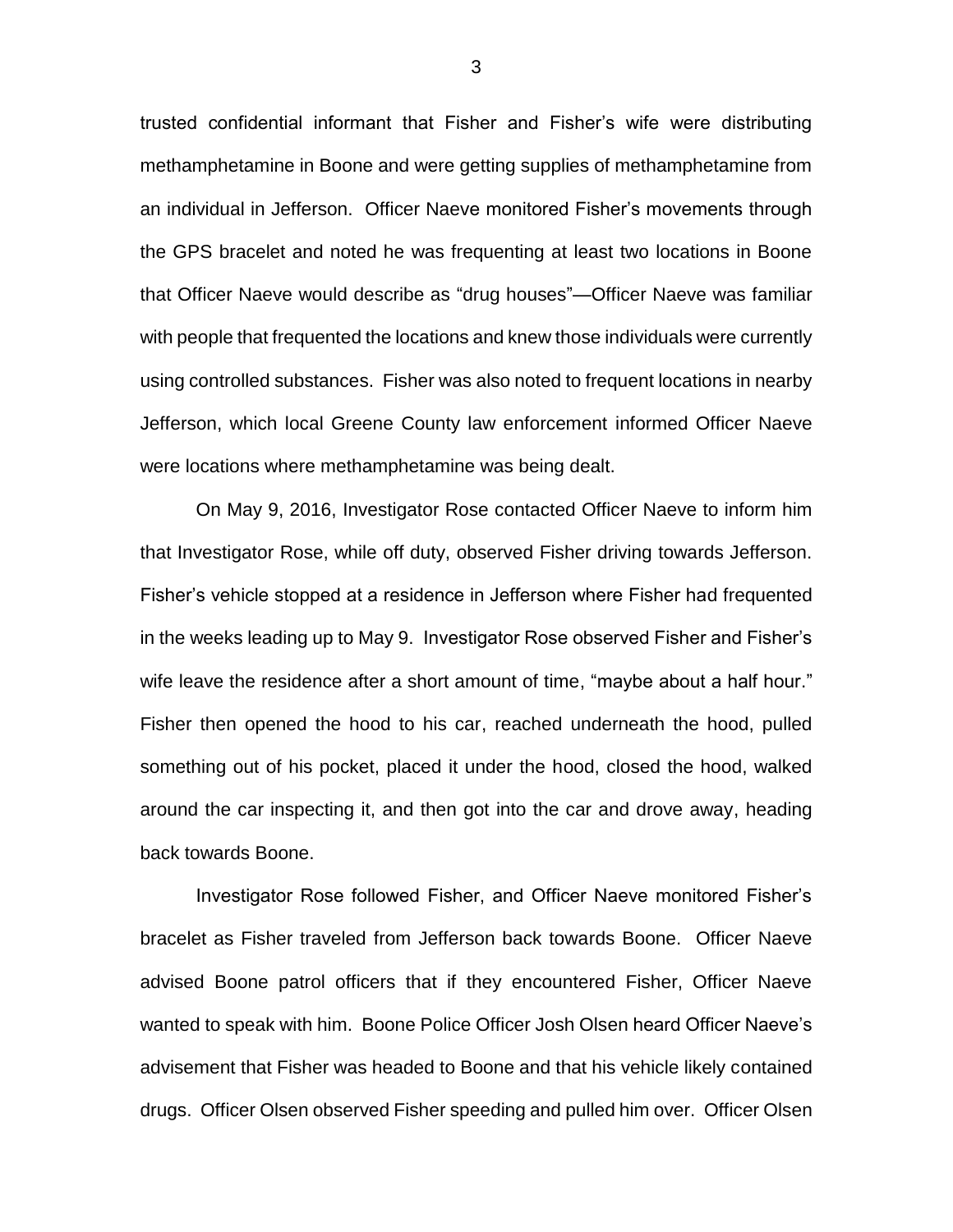contacted Officer Naeve, notifying him that Fisher had been stopped, and Officer Naeve quickly arrived at the scene as he was only one block away when he was contacted by Officer Olsen. After issuing him a warning for speeding, Officer Olsen advised Fisher that Officer Naeve was present and wanted to speak with him, and he told Fisher he was not free to go.

Officer Naeve asked Fisher what was in the car—inferring knowledge of the presence of drugs—and Fisher denied anything was present. Officer Naeve asked to search Fisher's car, and Fisher responded that he knew he needed to consent for his parole. Officer Naeve did not tell Fisher he had the right to refuse the search. Investigator Rose, who had also arrived on scene, conducted the search and quickly located a magnetic hide-a-key box in the hood compartment of Fisher's car, in the same location Investigator Rose had seen Fisher reach when Fisher was at the house in Jefferson. Inside the box were two small baggies containing what would later be determined to be methamphetamine.

Fisher denied knowledge of the methamphetamine and his wife, who was a passenger in the car, claimed ownership of it. A search of Fisher's wife's purse revealed other evidence of drug distribution, including three cell phones and a notebook with names and figures consistent with controlled substance transactions.

Fisher was arrested and charged for conspiracy and possession of the methamphetamine. He filed a motion to suppress that sought, in part, to suppress the evidence obtained from the search of his vehicle. The State resisted the motion, asserting the search was valid under the automobile exception to the warrant requirement and valid as a consensual search pursuant to the parole

4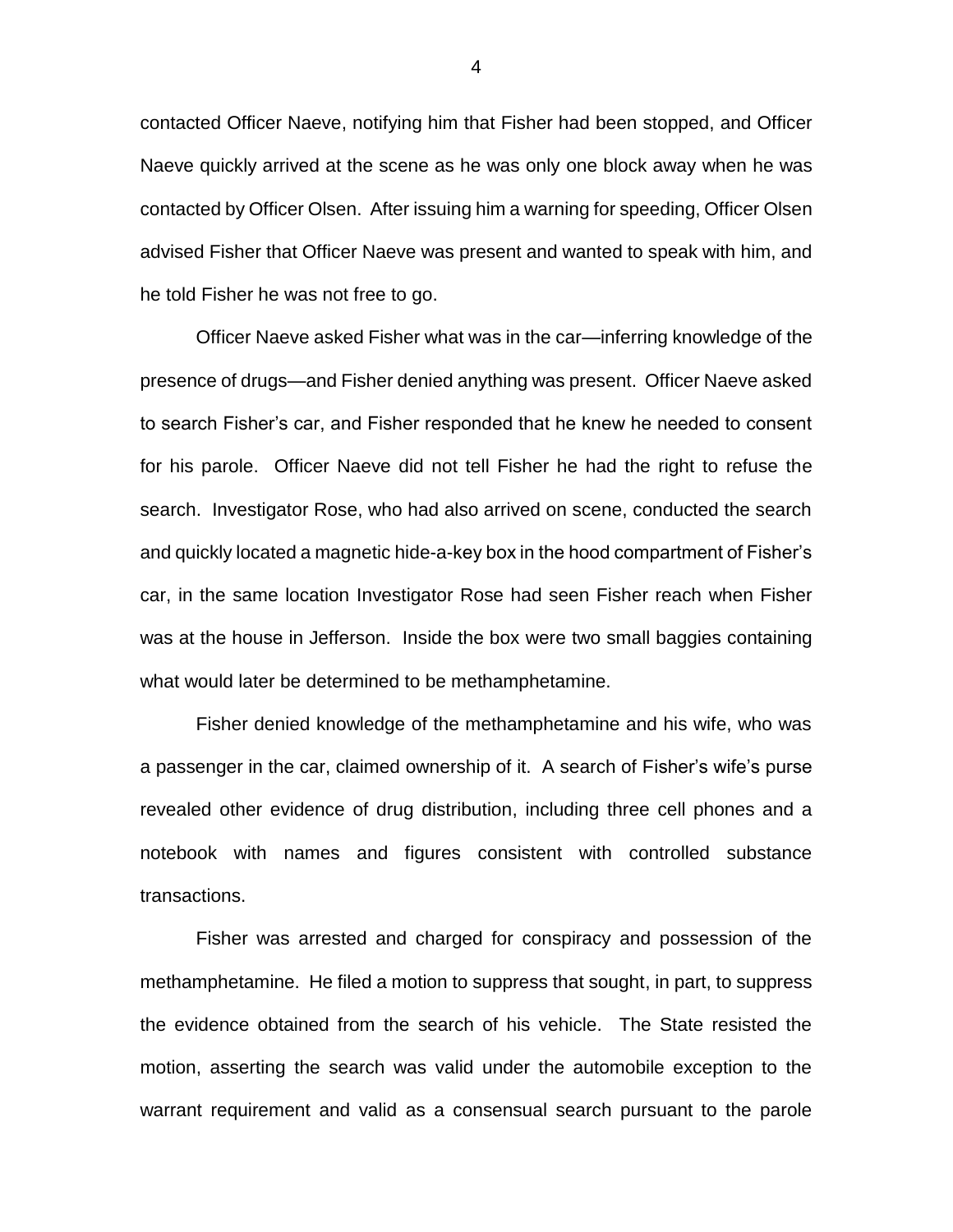agreement. After conducting a hearing, the district court denied Fisher's motion to

suppress concluding:

[T]he Court notes that the defendant was paroled from prison and on February 24, 2016, the defendant signed a document entitled "Parole Agreement" which contains the following language, to-wit: "I will submit my person, property, place of residence, vehicle, and personal effects to search at any time, with or without a search warrant, warrant of arrest cause by my parole officer or law enforcement officer."

That is exactly what happened. The police did not need a search warrant nor did they need even "reasonable cause" if requested by his parole officer. This is exactly what happened.

The case proceeded to a jury trial on August 16, 2016, and the jury returned

a guilty verdict on both counts. The court merged the two offenses at sentencing, and Fisher was ordered to serve an indeterminate term of incarceration of no more than ten years with a one-third minimum term. The sentence was ordered to run concurrently with the sentence he was serving on parole. Fisher appeals challenging the court's denial of his motion to suppress the evidence discovered during the search of his vehicle.

## **II. Scope and Standard of Review.**

We review de novo constitutional claims of a violation of an individual's rights under the Fourth Amendment of the U.S. Constitution and article I, section 8 of the Iowa Constitution. *State v. Baldon*, 829 N.W.2d 785, 789 (Iowa 2013). "[W]e make an independent evaluation [based on] the totality of the circumstances as shown by the entire record. Each case must be evaluated in light of its unique circumstances." *Id.* (second alteration in original) (citations omitted). "We give deference to the district court's fact findings due to its opportunity to assess the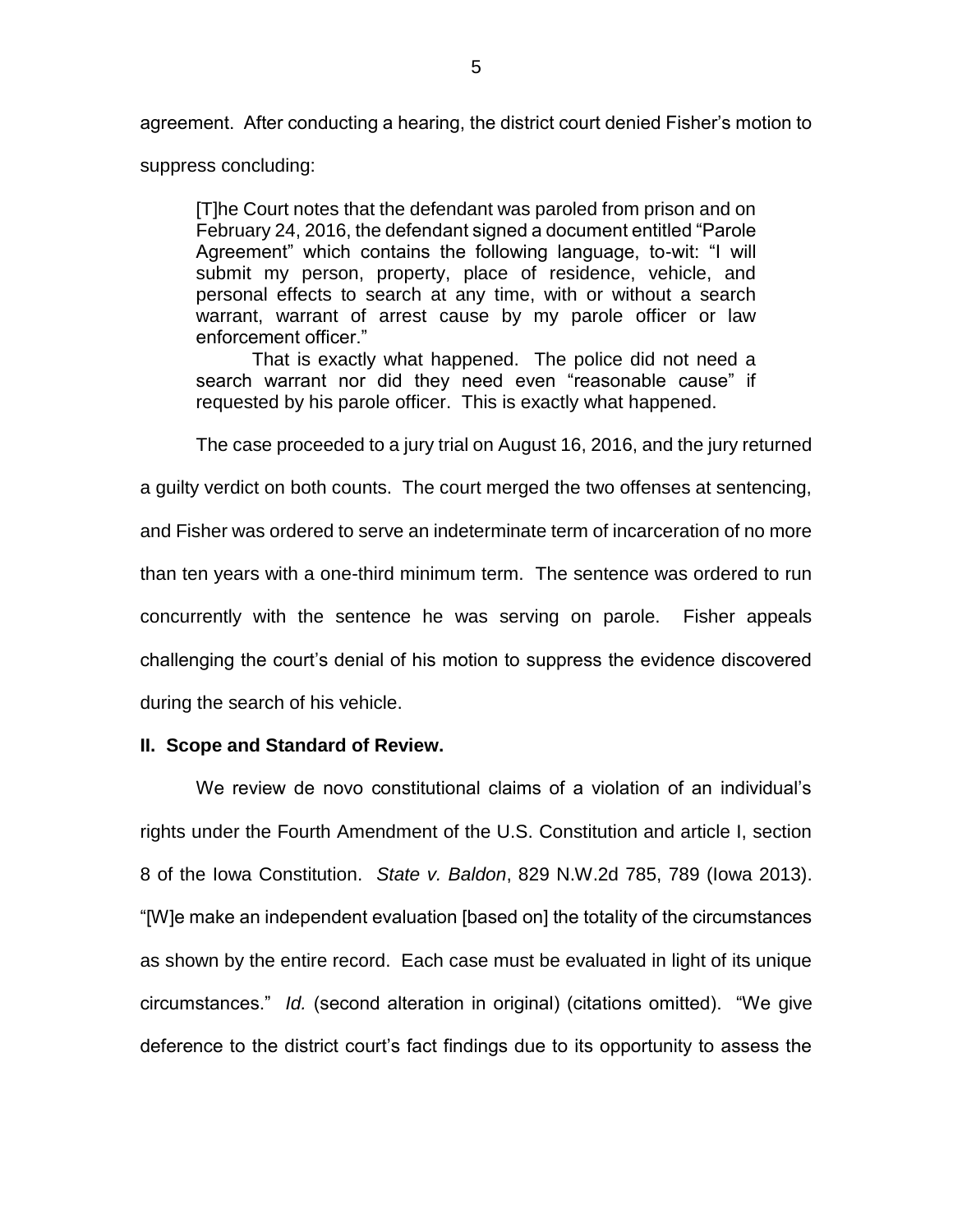credibility of witnesses, but we are not bound by those findings." *State v. Brooks*, 888 N.W.2d 406, 410 (Iowa 2016).

#### **III. Vehicle Search.**

While Fisher asserts the search of his vehicle was not justified by the parole agreement or the special needs doctrine, *see id.* at 411–14 (outlining the cases the supreme court has considered involving parolees and the special-needs doctrine), the State argues the search is justified under the automobile exception to the warrant requirement, *see State v. Maxwell*, 743 N.W.2d 185, 192 (Iowa 2008) (noting "[w]e are obliged to affirm an appeal where any proper basis appears for a trial court's ruling, even though it is not one upon which the court based its holding" so long as the parties raised the issue in the district court (citation omitted)).

Warrantless searches are per se unreasonable unless they fall within the carefully drawn exceptions to the warrant requirement. *State v. Gaskins*, 866 N.W.2d 1, 7 (Iowa 2015). Our supreme court has recently reaffirmed the automobile exception to the warrant requirement. *State v. Storm*, 898 N.W.2d 140, 145 (Iowa 2017). "'[T]his exception is applicable when probable cause and exigent circumstances exist at the time the car is stopped by police.' The inherent mobility of motor vehicles satisfies the exigent-circumstances requirement." *Id.* (alteration in original) (quoting *State v. Holderness*, 301 N.W.2d 733, 736 (Iowa 1981)). In addition, there is a "lower expectation of privacy in vehicles compared to homes and other structures." *Id*.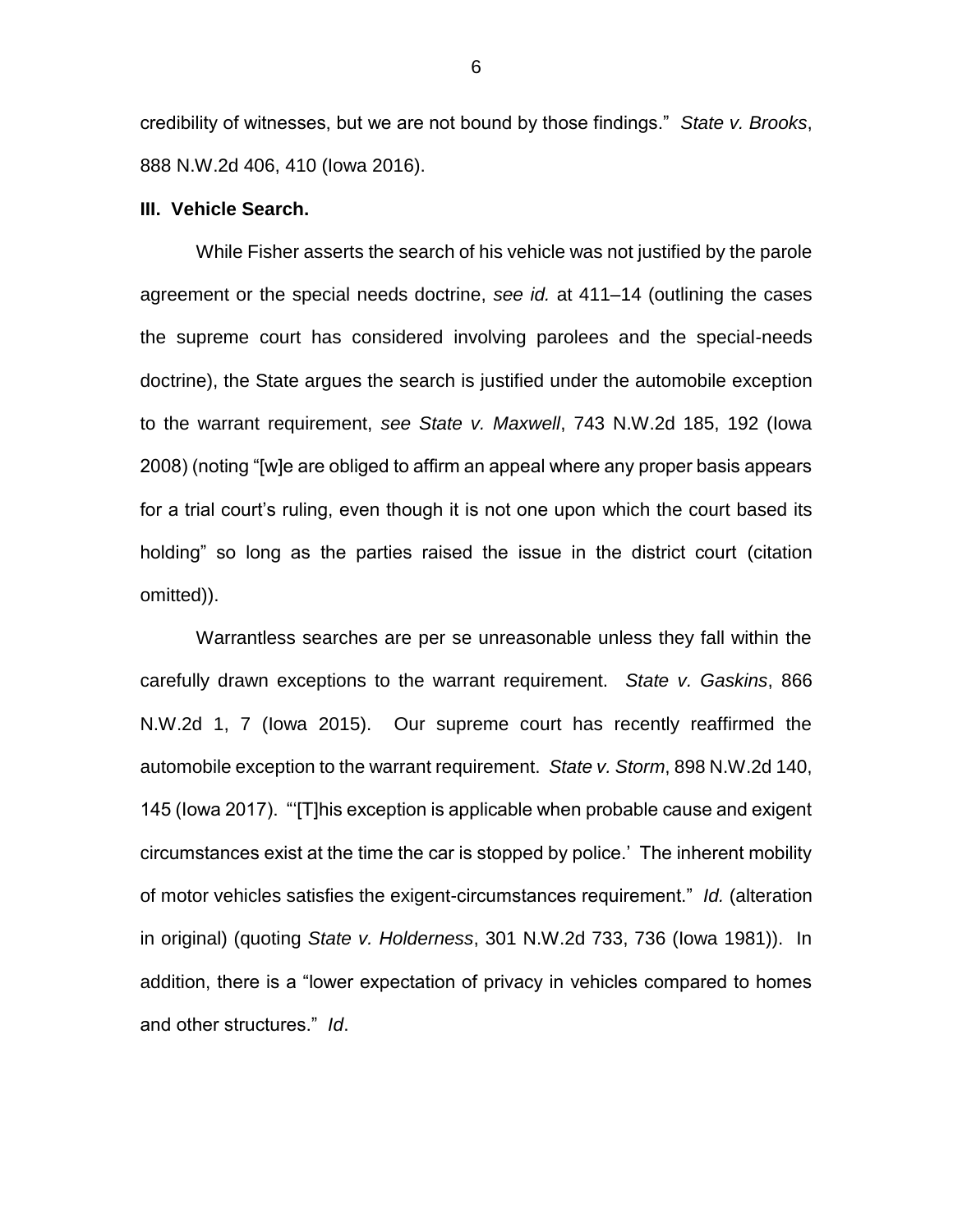Because the inherent mobility of automobiles satisfies the exigency requirement, $<sup>1</sup>$  we need only address in this case whether the officers had probable</sup> cause for the search. "The standard for probable cause is whether a person of reasonable prudence would believe a crime has been committed or that evidence of a crime might be located in the particular area to be searched." *State v. Kern*, 831 N.W.2d 149, 174 (Iowa 2013) (citation omitted). "An anonymous tip, alone, does not ordinarily contain sufficient indicia of reliability to provide reasonable suspicion, let alone probable cause. On the other hand, a significantly corroborated and verified anonymous tip has been held sufficient by the United States Supreme Court under the Fourth Amendment." *Id*. at 175 (citation omitted). In addition, a person's status as a parolee alone does not amount to probable cause. *Id*. at 176. But, "[i]n considering whether probable cause exist[s] in this case, we remember the established principle that 'the knowledge of one peace officer, acting in concert with other peace officers, is presumed to be shared with all.'" *State v. Lovig*, 675 N.W.2d 557, 564 (Iowa 2004) (citation omitted).

In this case, Investigator Rose testified at the suppression hearing he believed Fisher had methamphetamine under the hood of his car on the night in question:

With all of the information that we received [through] the informant that they were engaged in distributing methamphetamine, the information through his parole officer on going to this residence near the Hy-Vee in Jefferson, that lining up with the informant

 $\overline{a}$ 

 $1$  We also note Fisher's vehicle contained two passengers, who could have driven the car from the scene, furthering the exigency concern in this case. *See Holderness*, 301 N.W.2d at 737 ("The exigency requirement, as explained in prior cases, is satisfied 'when the car is movable, the occupants are alerted, and the car's contents may never be found again if a warrant must be obtained.'" (citations omitted)).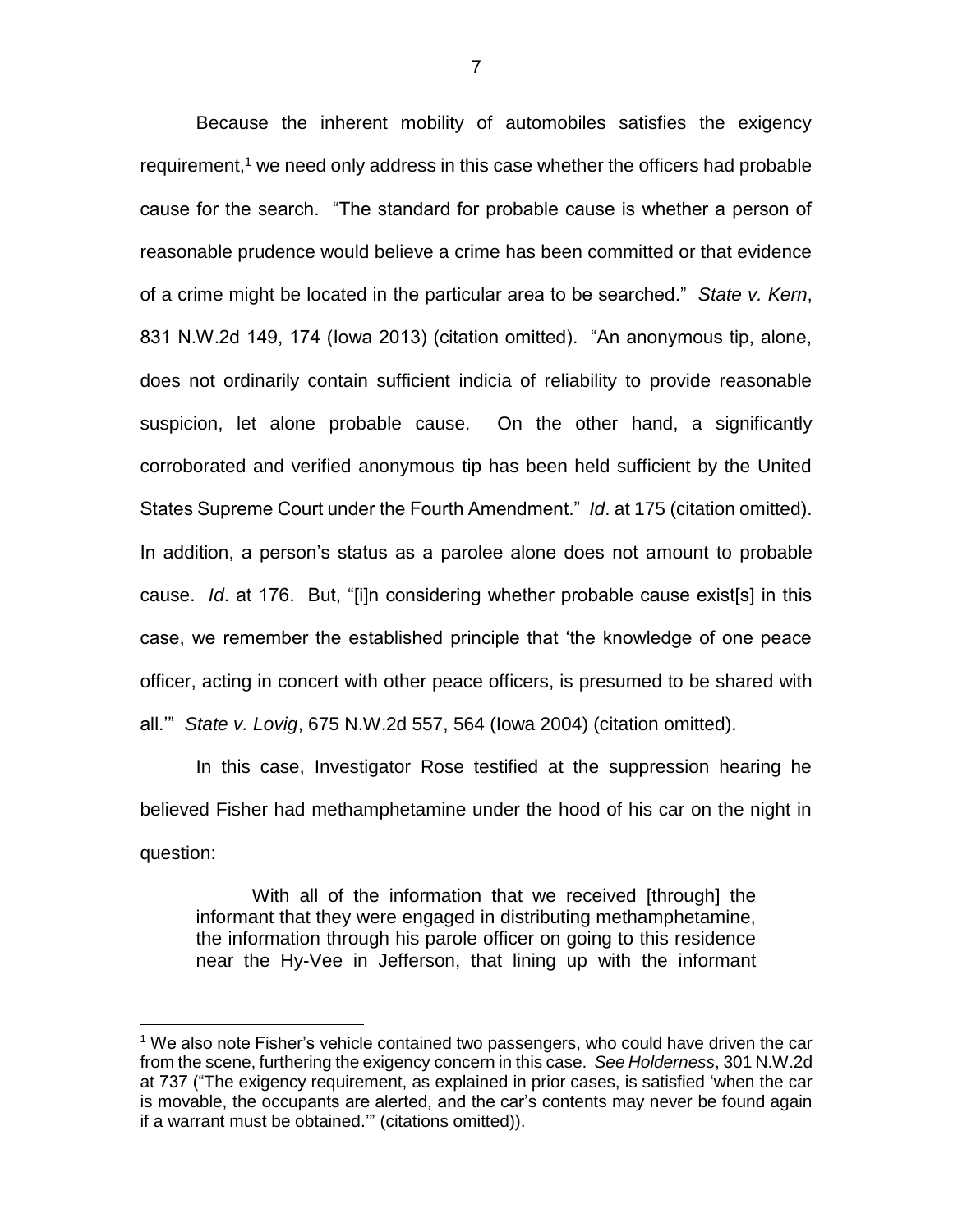information of that's where they have picked up methamphetamine before.

Seeing Mr. Fisher that night going back and watching him come out of the residence and remove something and place it under the hood of the vehicle, which through the course of investigations, I mean, I've found narcotics hidden on vehicles whether under the hood, under a fender, various places to avoid detection. You know, not a common place for somebody to place something on a vehicle.

Get in the vehicle after conducting a walk around of the vehicle. Like I said, in my thoughts an attempt to make sure everything is operating to not draw attention [of] law enforcement.

That, yes, I believe that there was contraband underneath the hood of that vehicle placed there by Mr. Fisher.

From our de novo review of the evidence, we agree probable cause existed to justify the search. Investigator Rose got a tip from a confidential source he knew to be reliable that Fisher and his wife were distributing methamphetamine in Boone and that they were getting their supply of methamphetamine from Jefferson. In the weeks before the search, Fisher admitted to Officer Naeve that he had used methamphetamine, and Officer Naeve observed Fisher's GPS tracking bracelet showed Fisher was frequenting known drug houses in both Boone and Jefferson. Investigator Rose observed Fisher and his wife driving into Jefferson. He observed Fisher's vehicle parked at a known drug house, and he watched Fisher and his wife walk out of the house after a short time. He then watched as Fisher opened the hood of his car, pulled something from his pocket, and placed it in the engine compartment of his vehicle. Fisher then walked around the car inspecting it, got back into the car, and left town driving towards Boone. We agree with the State that from this evidence "a person of reasonable prudence would believe a crime has been committed or that evidence of a crime might be located in the particular area to be searched." *See Kern*, 831 N.W.2d at 174.